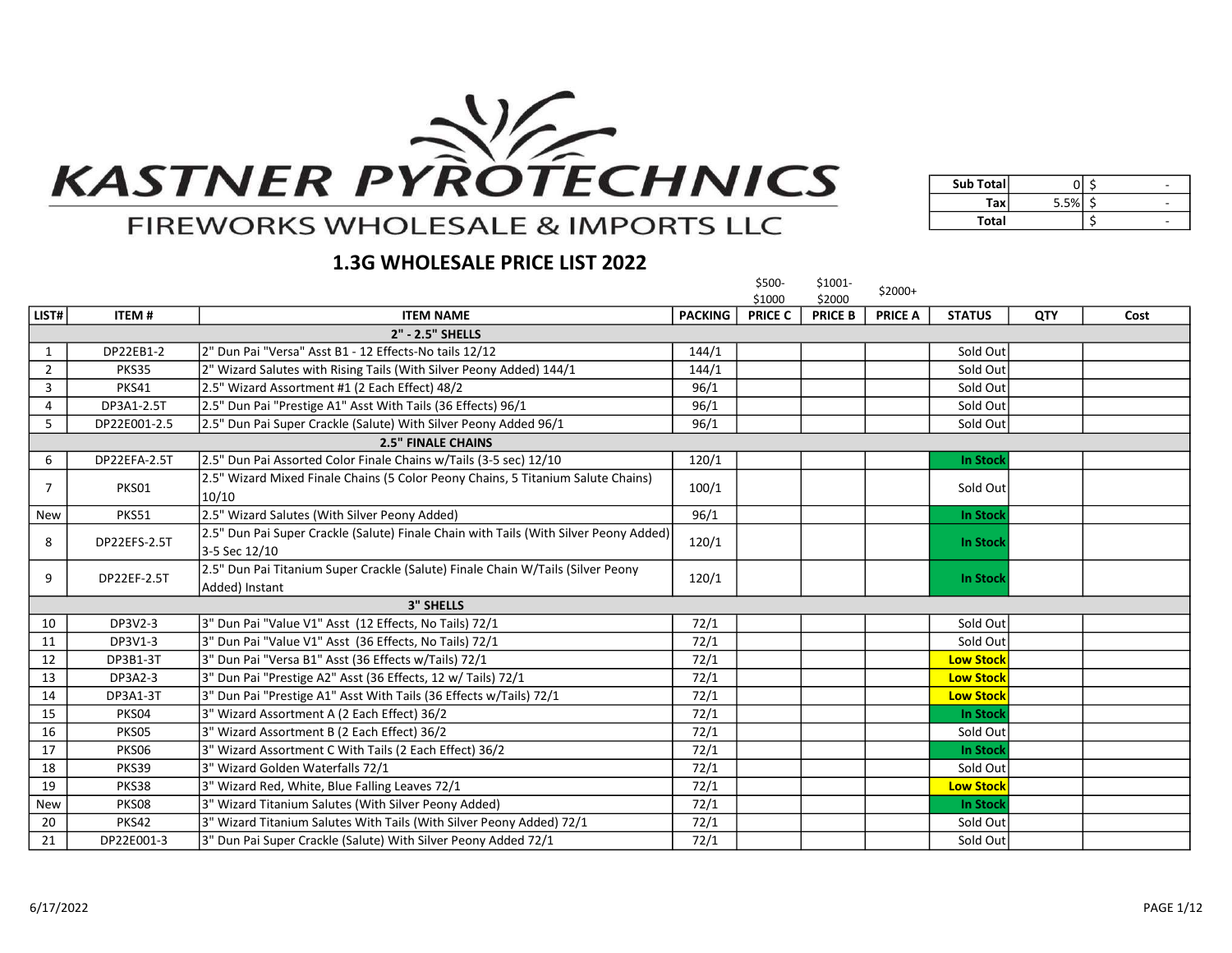| LIST# | <b>ITEM#</b>     | <b>ITEM NAME</b>                                                                                       | <b>PACKING</b> | <b>PRICE C</b> | <b>PRICE B</b> | <b>PRICE A</b> | <b>STATUS</b>    | QTY | Cost |
|-------|------------------|--------------------------------------------------------------------------------------------------------|----------------|----------------|----------------|----------------|------------------|-----|------|
|       |                  | <b>3" FINALE CHAINS</b>                                                                                |                |                |                |                |                  |     |      |
| 22    | PKS07            | 3" Wizard Multi-Color Peony Finale Chain 6/10                                                          | 60/1           |                |                |                | In Stock         |     |      |
| 23    | DP22EFA-3T       | 3" Dun Pai Assorted Color Finale Chain With Tails 60/1                                                 | 60/1           |                |                |                | Sold Out         |     |      |
| 24    | <b>PKS10</b>     | 3" Wizard Salute Finale Chain (With Silver Peony Added) 6/10                                           | 60/1           |                |                |                | In Stock         |     |      |
| 25    | PKS09            | 3" Wizard Salute Finale Chain With Rising Tails (With Silver Peony Added) 6/10                         | 60/1           |                |                |                | Sold Out         |     |      |
| 26    | DP22EFS-3T-TL    | 3" Dun Pai Super Crackle (Salute) Finale Chain with Tails (With Silver Peony Added) 3<br>5 Sec 6/10    | 60/1           |                |                |                | <b>Low Stock</b> |     |      |
| 27    | DP22EFS-3T       | 3" Dun Pai Super Crackle (Salute) Finale Chain with Tails (With Silver Peony Added) 3<br>5 Sec 6/10    | 60/1           |                |                |                | <b>In Stock</b>  |     |      |
| 28    | DP22EF004-3      | 3" Dun Pai Finale Chain - Brocade Chrysanthemum 6/10                                                   | 60/1           |                |                |                | Sold Out         |     |      |
| 29    | PKS02            | 3" Wizard Silver Strobe Waterfall Finale Chain 6/10                                                    | 60/1           |                |                |                | <b>In Stock</b>  |     |      |
|       |                  | <b>4" SHELLS</b>                                                                                       |                |                |                |                |                  |     |      |
| 30    | DP3V1-4          | 4" Dun Pai "Value V1" Asst (36 Effects, No Tails) 36/1                                                 | 36/1           |                |                |                | In Stock         |     |      |
| 31    | <b>PKS20</b>     | 4" Wizard Assortment A (2 Each Effect) 18/2                                                            | 36/1           |                |                |                | Sold Out         |     |      |
| 32    | PKS21            | 4" Wizard Assortment B (2 Each Effect) 18/2                                                            | 36/1           |                |                |                | Sold Out         |     |      |
| 33    | <b>PKS30</b>     | 4" Wizard Kastner Special Assortment (2 Each Effect) 18/2                                              | 36/1           |                |                |                | Sold Out         |     |      |
| 34    | DP3A1-4T         | 4" Dun Pai "Prestige A1" Asst With Tails (24 Effects) 36/1                                             | 36/1           |                |                |                | <b>Low Stock</b> |     |      |
| 35    | DP3A2-4          | 4" Dun Pai "Prestige A2" Asst (18 Effects, No Tails) 18/2                                              | 36/1           |                |                |                | Sold Out         |     |      |
| 36    | DP3B1-4T         | 4" Dun Pai "Versa B1" Asst With Tails (36 Effects) 36/1                                                | 36/1           |                |                |                | <b>Low Stock</b> |     |      |
| 37    | DP22EA2-4-6      | 4" Dun Pai Special Color Strobe Assortment (Orange, Green, Lemon, White, Red<br>Green Variegated) 36/1 | 36/1           |                |                |                | Sold Out         |     |      |
| 38    | DP2B110-4T       | 4" Dun Pai Super Brocade with Tail 36/1                                                                | 36/1           |                |                |                | Sold Out         |     |      |
|       |                  | 4" Wizard Color Glittering Chrysanthemum With Tails (6 Each: Red, Blue, Yellow,                        |                |                |                |                |                  |     |      |
| 39    | PKS45            | Green, Orange, Purple) (Box printed as palm tree) 6/6                                                  | 36/1           |                |                |                | Sold Out         |     |      |
| 40    | PKS44            | 4" Wizard DAYTIME Smog Shells (6 Each: Black, Red, Green, Blue, Yellow, Rose) 6/6                      | 36/1           |                |                |                | <b>In Stock</b>  |     |      |
| 41    | PSK11T           | 4" Wizard Titanium Salutes with Rising Tails (With Silver Peony Added) 36/1                            | 36/1           |                |                |                | <b>Low Stock</b> |     |      |
|       |                  | <b>5" SHELLS</b>                                                                                       |                |                |                |                |                  |     |      |
| 42    | DP3V1-5          | 5" Dun Pai "Value V1" Asst (18 Effects, No Tails) 18/1                                                 | 18/1           |                |                |                | <b>In Stock</b>  |     |      |
| 43    | DP3A2-5          | 5" Dun Pai "Prestige A2" Asst (18 Effects, No Tails) 18/1                                              | 18/1           |                |                |                | <b>In Stock</b>  |     |      |
| 44    | <b>PKS12</b>     | 5" Wizard Assortment B (1 Each Effect) 18/1                                                            | 18/1           |                |                |                | Sold Out         |     |      |
| 45    | PKS13            | 5" Wizard Assortment C (1 Each Effect) 18/1                                                            | 18/1           |                |                |                | <b>Low Stock</b> |     |      |
| 46    | <b>PKS14</b>     | 5" Wizard Assortment D (1 Each Effect) 18/1                                                            | 18/1           |                |                |                | <b>Low Stock</b> |     |      |
| 47    | DP3A1-5T         | 5" Dun Pai "Prestige A1" Asst With Tails (18 Effects w/Tails) 18/1                                     | 18/1           |                |                |                | Sold Out         |     |      |
| 48    | <b>PKS16</b>     | 5" Wizard Kastner Deluxe Assortment (1 Each Effect) 18/1                                               | 18/1           |                |                |                | <b>Low Stock</b> |     |      |
| 49    | DP22EC00125-5-TL | 5" Cylinder Shells - Kastner Air Bomb Assortment (3 Each Effect) 18/1                                  | 18/1           |                |                |                | Sold Out         |     |      |
| 50    | PKS15A           | 5" Wizard Long Duration Golden Weeping Willows (Nishiki Kamuro) 18/1                                   | 18/1           |                |                |                | <b>In Stock</b>  |     |      |
| 51    | <b>PKS15</b>     | 5" Wizard Long Duration Golden Weeping Willows 24/1                                                    | 24/1           |                |                |                | Sold Out         |     |      |
| New   | SS125ST24-PK     | 5" Special Yellow Strobe                                                                               | 18/1           |                |                |                | <b>Low Stock</b> |     |      |
| 52    | <b>PKS17</b>     | 5" Wizard Blue Peony With Brocade Pistil 18/1                                                          | 18/1           |                |                |                | <b>In Stock</b>  |     |      |
| 53    | PKS18            | 5" Wizard Golden Waterfall With Falling Leaves 18/1                                                    | 18/1           |                |                |                | <b>Low Stock</b> |     |      |
| 54    | PKS43            | 5" Wizard Red Heart Pattern 18/1                                                                       | 18/1           |                |                |                | Sold Out         |     |      |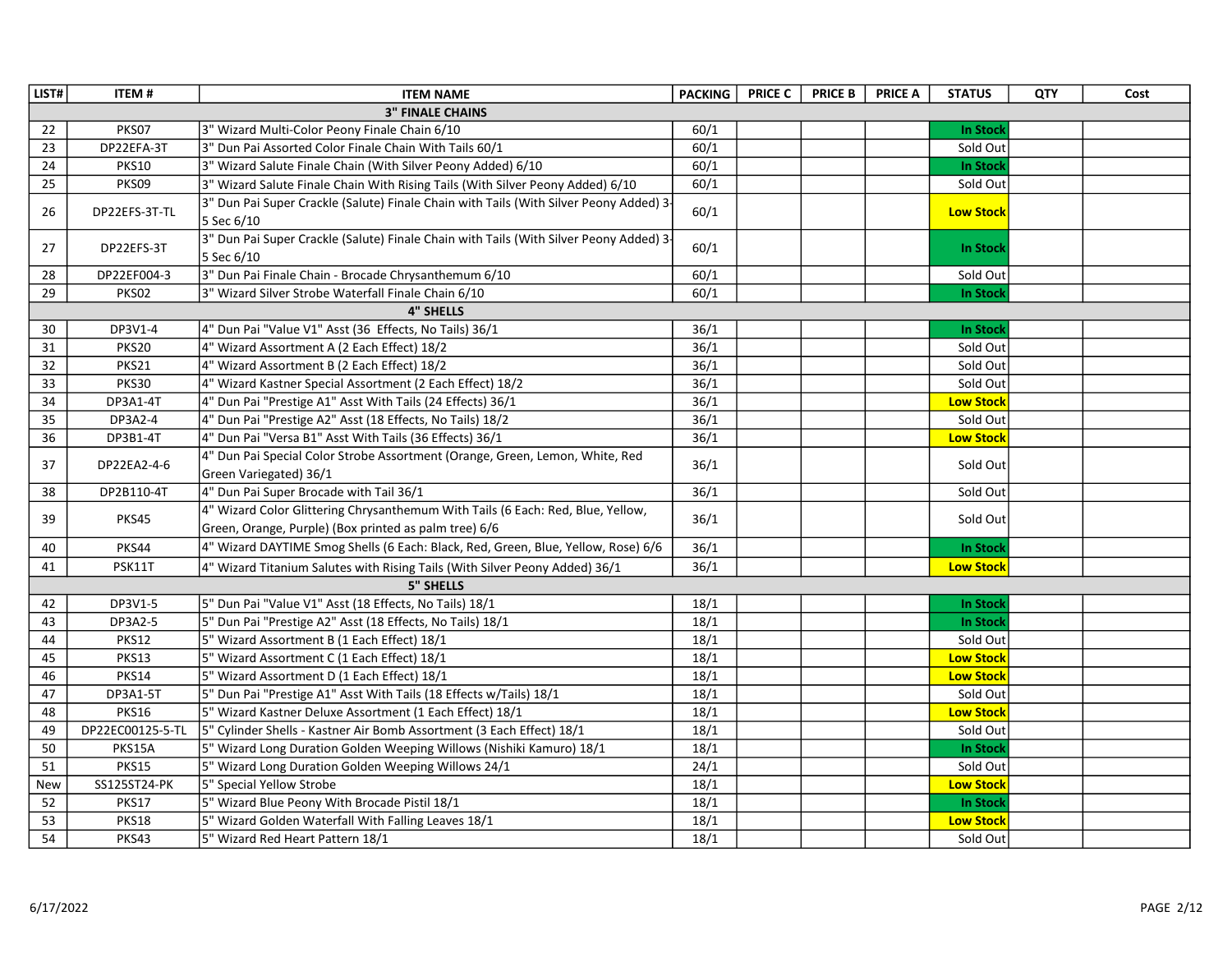| LIST#  | <b>ITEM#</b>     | <b>ITEM NAME</b>                                                                                          | <b>PACKING</b>   | <b>PRICE C</b> | <b>PRICE B</b> | <b>PRICE A</b> | <b>STATUS</b>    | QTY | Cost |
|--------|------------------|-----------------------------------------------------------------------------------------------------------|------------------|----------------|----------------|----------------|------------------|-----|------|
|        |                  | <b>6" SHELLS</b>                                                                                          |                  |                |                |                |                  |     |      |
| 55     | DP3A2-6          | 6" Dun Pai "Prestige A2" Asst (9 Effects, No Tails) 9/1                                                   | 9/1              |                |                |                | <b>Low Stock</b> |     |      |
| 56     | DP3A1-6T-TL      | 6" Dun Pai "Prestige A1" Asst With Tails (9 Effects) 9/1                                                  | 9/1              |                |                |                | Sold Out         |     |      |
| 57     | PKS23            | 6" Wizard Assortment A (1 Each Effect) 9/1                                                                | 9/1              |                |                |                | Sold Out         |     |      |
| 58     | PKS24            | 6" Wizard Assortment D (1 Each Effect) 9/1                                                                | 9/1              |                |                |                | <b>Low Stock</b> |     |      |
| 59     | PKS26            | 6" Wizard Assortment F (1 Each Effect) 9/1                                                                | 9/1              |                |                |                | <b>Low Stock</b> |     |      |
| 60     | PKS29            | 6" Wizard Kastner Deluxe Assortment B (1 Each Effect) 9/1                                                 | $\overline{9/1}$ |                |                |                | Sold Out         |     |      |
| 61     | PKS46            | 6" Wizard Kastner Deluxe Assortment C (1 Each Effect) 9/1                                                 | 9/1              |                |                |                | Sold Out         |     |      |
| 62     | DP22EB3-6T-TL    | 6" Dun Pai "Perfect B3" Asst With Tails (9 Effects) 9/1                                                   | $\overline{9/1}$ |                |                |                | Sold Out         |     |      |
| 63     | PKS47            | 6" Wizard Pattern Shell Assortment (1 Each Effect) 9/1                                                    | 9/1              |                |                |                | <b>In Stock</b>  |     |      |
| 64     | PKS37            | 6" Wizard Ghost Shells (Color Changing With Pistil, 3 Each Color) 3/3                                     | 9/1              |                |                |                | In Stock         |     |      |
| 65     | DP2CC048-6       | 6" Dun Pai Specialty Shells: Chrys To Silver Go Getter With Silver Pistil 1/1                             | 1/1              |                |                |                | Sold Out         |     |      |
| 66     | DP2CC052-6       | 6" Dun Pai Specialty Shells: Brocade Chrys To Red Crossette W/Crackling Pistil 1/1                        | 1/1              |                |                |                | Sold Out         |     |      |
| 67     | DP2CC056-6       | 6" Dun Pai Specialty Shells: Gold Wave To Blue To Silver Strobe With Red To Green<br>Pistil 1/1           | 1/1              |                |                |                | Sold Out         |     |      |
| 68     | DP2CC054-6       | 6" Dun Pai Specialty Shells: Flower Brocade To Red To Xiacao Ring With Red To<br>Xiacao Ring 1/1          | 1/1              |                |                |                | <b>In Stock</b>  |     |      |
| New    | SS150OT45        | 6" Blue Saturn W/ Brocade Ring W/ Three Colors Change Ring W/ Silver Giant Tail                           | 1/1              |                |                |                | <b>In Stock</b>  |     |      |
| New    | SS150WI13        | 6" Gold Silk Willow W/ Red Lace Pistils W/ Lemon to Red Magic Ring W/ Red Tail                            | 1/1              |                |                |                | <b>In Stock</b>  |     |      |
|        |                  | <b>8" SHELLS</b>                                                                                          |                  |                |                |                |                  |     |      |
| 69     | DPKP001-8        | 8" Dun Pai Flower Crown With Purple Pistil W/Gold Tail 1/1                                                | 1/1              |                |                |                | <b>Low Stock</b> |     |      |
| 70     | DPKP002-8        | 8" Dun Pai Gold Wave To Purple With Silver Pistil W/Gold Tail 1/1                                         | 1/1              |                |                |                | Sold Out         |     |      |
| 71     | DPKP003-8        | 8" Dun Pai Silver Crown With Special Red Strobe Pistil W/Silver Tail 1/1                                  | 1/1              |                |                |                | <b>Low Stock</b> |     |      |
| $72\,$ | DPKP004-8        | 8" Dun Pai Super Brocade With Special Green Strobe Pistil W/Gold Tail 1/1                                 | 1/1              |                |                |                | <b>Low Stock</b> |     |      |
| 73     | <b>DPKP005-8</b> | 8" Dun Pai Purple Peony With Flower Crown W/Gold Tail 1/1                                                 | 1/1              |                |                |                | <b>Low Stock</b> |     |      |
| 74     | DPKP006-8        | 8" Dun Pai Red To Blue Peony With Brocade Ring W/Red Tail 1/1                                             | 1/1              |                |                |                | <b>Low Stock</b> |     |      |
| 75     | DPKP007-8        | 8" Dun Pai Silver Wave To Blue To Special White Strobe With Red Pistil W/Silver Tail<br>1/1               | 1/1              |                |                |                | <b>Low Stock</b> |     |      |
| 76     | <b>DPKP008-8</b> | 8" Dun Pai Super Brocade With Red & Green Swimming Star Pistil W/Gold Tail 1/1                            | 1/1              |                |                |                | <b>Low Stock</b> |     |      |
|        |                  | 8" SHELLS - MADE IN THE USA                                                                               |                  |                |                |                |                  |     |      |
| 77     | SP-08-00021      | 8" Spectrum Shimmer Mag w/Bright Red Mag Inner Layer (Bright) 1/1                                         | 1/1              |                |                |                | Sold Out         |     |      |
| 78     | SP-08-00022      | 8" Spectrum Shimmer Mag w/Orange Mag and Purple Inner Layer (Very Large Inner<br>Layer Stars) 1/1         | 1/1              |                |                |                | Sold Out         |     |      |
| 79     | SP-08-00007      | 8" Spectrum Willow w/Gold Mag Glitter to Yellow Strobe and Purple Inner Layer 1/1                         | 1/1              |                |                |                | Sold Out         |     |      |
| 80     | SP-08-00008      | 8" Spectrum Willow w/ Gold Transformation Inner Layer (Makes a Cloud of Sparks in<br>Center of Break) 1/1 | 1/1              |                |                |                | Sold Out         |     |      |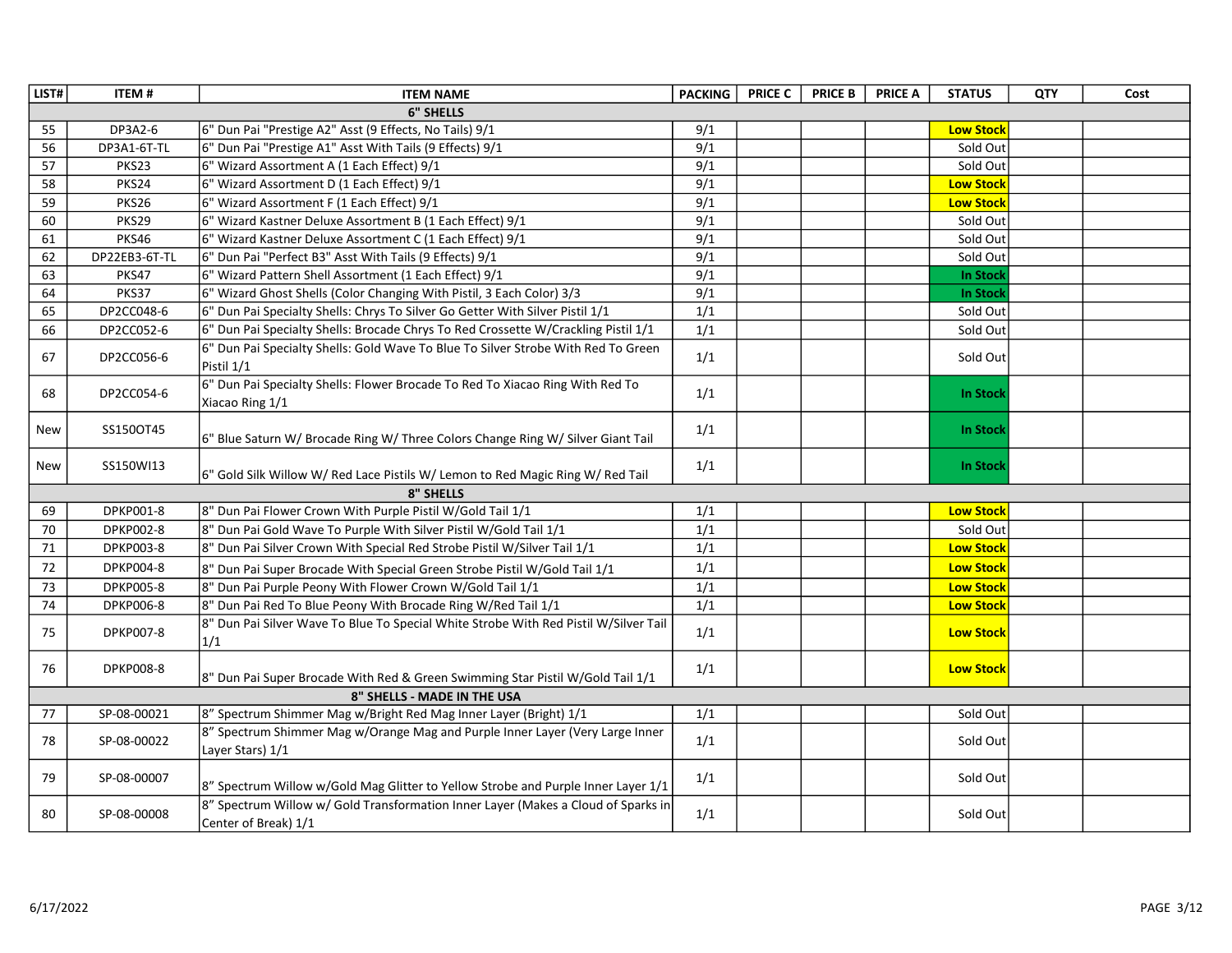| LIST# | <b>ITEM#</b>  | <b>ITEM NAME</b>                                                          | <b>PACKING</b>   | <b>PRICE C</b> | <b>PRICE B</b> | <b>PRICE A</b> | <b>STATUS</b>    | QTY | Cost |
|-------|---------------|---------------------------------------------------------------------------|------------------|----------------|----------------|----------------|------------------|-----|------|
|       |               | <b>WIZARD MULTI-SHOT CAKES</b>                                            |                  |                |                |                |                  |     |      |
| 81    | PKSC01        | 7S 1.5" RAINBOW SLICE (MULTI COLOR MINE & PEONY) 5/1                      | 5/1              |                |                |                | Sold Out         |     |      |
| 82    | <b>PSC054</b> | 13S SLICE CAKE: S SHAPE RED STROBE MINE W/GREEN STROBE WILLOW MINE        | 10/1             |                |                |                | Sold Out         |     |      |
|       |               | W/RED/GREEN/ORANGE/YELLOW/BLUE/PURPLE TIPS 10/1                           |                  |                |                |                |                  |     |      |
| 83    | PC98          | 25S NITRIY BROCADE CROWN 1/1                                              | 1/1              |                |                |                | Sold Out         |     |      |
| 84    | PKC07         | 25S THUNDER KING (GREEN TAIL TO SALUTE) 12/1                              | 12/1             |                |                |                | <b>Low Stock</b> |     |      |
|       |               | 25S THUNDERING HAKES CAKES ASST (1 EACH: WHISTLING TAIL TO SALUTE W/      |                  |                |                |                |                  |     |      |
| 85    | PKC05         | COLOR PEARL, SILVER TAIL TO SALUTE, SALUTE W/ COLOR PEARLS, SALUTE W/     | 4/1              |                |                |                | Sold Out         |     |      |
|       |               | CRACKLING) 4/1                                                            |                  |                |                |                |                  |     |      |
| 86    | PC106         | 25S 3" ASSORTED RING W/CRACKLING PISTIL 1/1                               | 1/1              |                |                |                | Sold Out         |     |      |
| 87    | PC107         | 25S 3" RED STROBE, GREEN STROBE, WHITE STROBE, GOLDEN STROBE, RED TO      | 1/1              |                |                |                | Sold Out         |     |      |
|       |               | BROCADE 1/1                                                               |                  |                |                |                |                  |     |      |
| 88    | PC103         | 36S 2.5" BRAVE THE WIND AND WAVES: RED/GREEN/YELLOW TO CRACKLE DAHLIA     | 1/1              |                |                |                | Sold Out         |     |      |
|       |               | 1/1                                                                       |                  |                |                |                |                  |     |      |
| 89    | PC101         | 36S 2.5" COLOR PEONY 1/1                                                  | 1/1              |                |                |                | Sold Out         |     |      |
| 90    | PC100         | 36S 2.5" COLOR PEONY WITH SILVER WHIRL 1/1                                | 1/1              |                |                |                | Sold Out         |     |      |
| 91    | PKC12         | 36S 2.5" RED WHITE & BLUE W/SILVER RISING TAILS (RED, WHITE, BLUE PEONY)  | 1/1              |                |                |                | Sold Out         |     |      |
|       |               | 1/1                                                                       |                  |                |                |                |                  |     |      |
| 92    | <b>PKC11</b>  | 36S 2.5" TI-SALUTE W/ RISING TAIL 1/1                                     | 1/1              |                |                |                | Sold Out         |     |      |
| 93    | PC102         | 36S 2.5" WHITE FLASHING 1/1                                               | $\overline{1/1}$ |                |                |                | Sold Out         |     |      |
| 94    | PC99          | 49S 2" PEONY FOR SPRING:RED/GREEN/BLUE/YELLOW PEONY 1/1                   | 1/1              |                |                |                | Sold Out         |     |      |
| 95    | PKC13         | 49S DAYTIME FAN SHAPE, SMOKE CAKE (COLOR SMOKE RISING TAILS) 1/1          | 1/1              |                |                |                | Sold Out         |     |      |
| 96    | <b>PC37</b>   | 49S FAN SHAPE GOLDEN TAIL TO GOLDEN TIME RAIN 2/1                         | 2/1              |                |                |                | Sold Out         |     |      |
| 97    | <b>PC38</b>   | 49S FAN SHAPE: A, SILVER TAIL B, RED TAIL W/RED PEARL WHITE STROBE, GREEN | 2/1              |                |                |                | Sold Out         |     |      |
|       |               | STROBE AND CRACKER 2/1                                                    |                  |                |                |                |                  |     |      |
| 98    | PC126         | 49S GLITTERING TIME RAIN TAIL TO GLITTERING TIME RAIN WILLOW WITH RED     | 2/1              |                |                |                | Sold Out         |     |      |
|       |               | <b>GLITTERING PISTIL 2/1</b>                                              |                  |                |                |                |                  |     |      |
| 99    | PC113         | 49S SILVER LION TAIL TO BLUE & RED STROBE 2/1                             | 2/1              |                |                |                | <b>In Stock</b>  |     |      |
| 100   | PC177         | 49S STRAIGHT CRACKLING WILLOW & RED/GREEN DAHLIA W/CRACKLING TAIL 2/1     | $\overline{2/1}$ |                |                |                | Sold Out         |     |      |
| 101   | PC197         | 52S FAN SHAPE THREE LAYER OF MINE: GREEN STROBE MINE WITH TI CRACKLING    | 2/1              |                |                |                | Sold Out         |     |      |
|       |               | TAIL W/PURPLE DAHLIA TIPS 2/1                                             |                  |                |                |                |                  |     |      |
| 102   | PC94          | 88S FAN SHAPE FLYING GOLDEN EAGLE 1/1                                     | 1/1              |                |                |                | Sold Out         |     |      |
| 103   | PC135         | 88S STRAIGHT GOLDEN GLITTERING WILLOW BLUE DAHLIA 1/1                     | 1/1              |                |                |                | <b>In Stock</b>  |     |      |
| 104   | <b>PC155</b>  | 90S FAN SHAPE: ROW 1-2: RED/GREEN/BLUE TAIL TO DAHLIA GOLDEN STROBE;      | 1/1              |                |                |                | Sold Out         |     |      |
|       |               | ROW 3-4: RED/GREEN/BLUE TAIL TO PALM WHITE STROBE, ETC 1/1                |                  |                |                |                |                  |     |      |
| 105   | PC172         | 100S BLUE TAIL TO BROCADE CROWN WITH BROCADE CROWN AND ORANGE             | 1/1              |                |                |                | Sold Out         |     |      |
|       |               | <b>STROBE MINE 1/1</b>                                                    |                  |                |                |                |                  |     |      |
| 106   | <b>PC90</b>   | 100S CAROL(S SHAPE): SILVER BEE CRACKLING + BLUE 1/1                      | 1/1              |                |                |                | Sold Out         |     |      |
| 107   | PC61          | 100S COCONUT PISTIL W/RED TADPOLE 1/1                                     | 1/1              |                |                |                | <b>In Stock</b>  |     |      |
| 108   | <b>PC50</b>   | 100S DARK BLUE TAIL TO HORSE TAIL 1/1                                     | 1/1              |                |                |                | Sold Out         |     |      |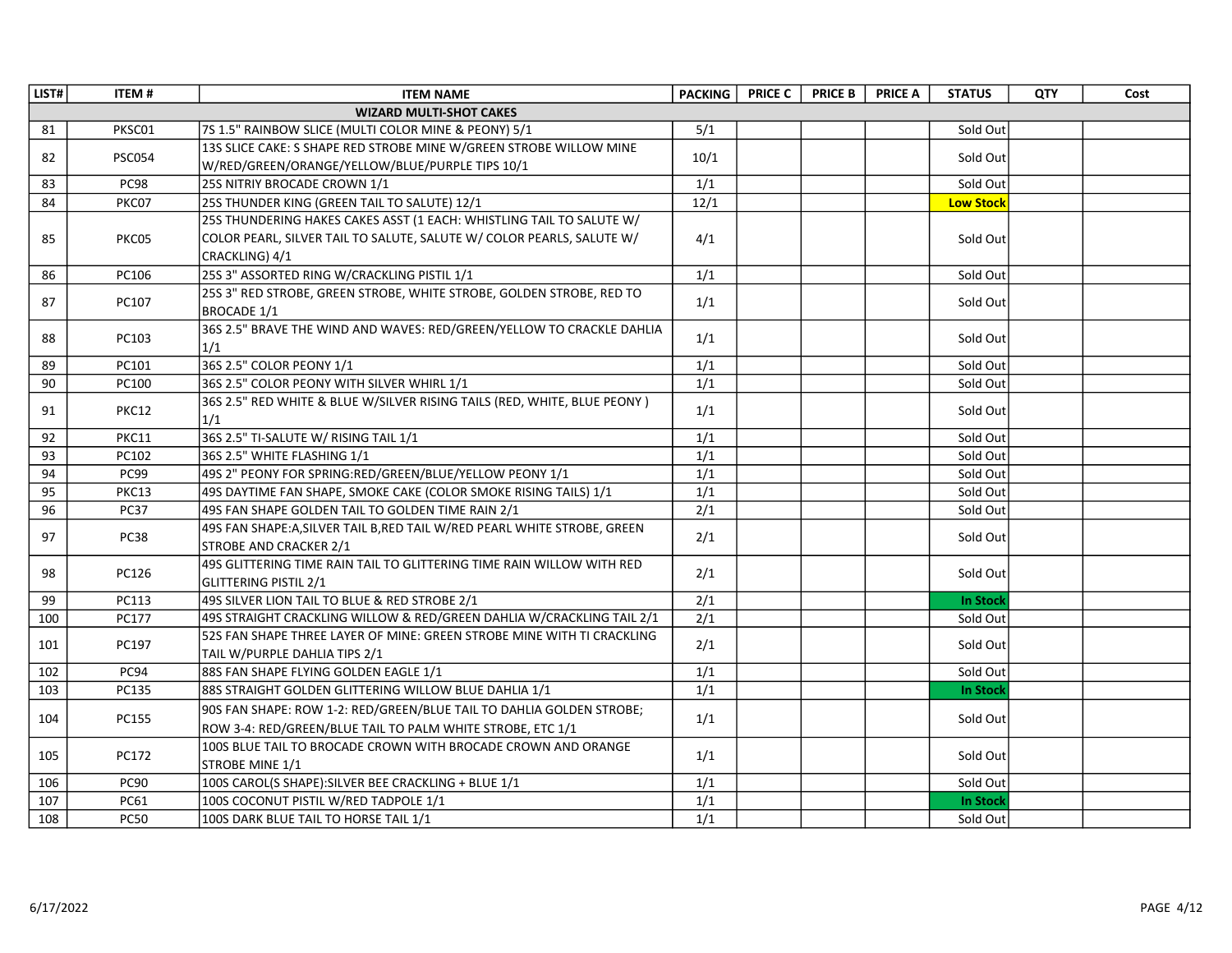| LIST#      | <b>ITEM#</b> | <b>ITEM NAME</b>                                                          | <b>PACKING</b> | <b>PRICE C</b> | <b>PRICE B</b> | <b>PRICE A</b> | <b>STATUS</b>   | <b>QTY</b> | Cost |
|------------|--------------|---------------------------------------------------------------------------|----------------|----------------|----------------|----------------|-----------------|------------|------|
|            |              | <b>WIZARD MULTI-SHOT CAKES CONTINUED</b>                                  |                |                |                |                |                 |            |      |
|            |              | 100S DIFFERENT SHAPES: BLUE/RED/GREEN/TAIL TO BLUE PEARLS/CHRY            |                |                |                |                |                 |            |      |
| 109        | PC198        | WILLOW/RED DAHLIA/GREEN DAHLIA/BLUE TAIL TO BROCADE                       | 1/1            |                |                |                | <b>In Stock</b> |            |      |
|            |              | CROWN/CRACKLING/BLUE PEONY/RED FALLING LEAVES W/SILVER CHRY MINE 1/1      |                |                |                |                |                 |            |      |
|            |              | 100S DIFFERENT SHAPES: RED/GREEN/RED STROBE TAIL TO RED PALM/GREEN        |                |                |                |                |                 |            |      |
| 110        | PC191        | PALM/TIME RAIN/BLUE DAHLIA W/GOLDEN STROBE PISTILS, GREEN STROBE MINE     | 1/1            |                |                |                | <b>In Stock</b> |            |      |
|            |              | TO TI-CHRY W/RED STROBE 1/1                                               |                |                |                |                |                 |            |      |
| 111        | <b>PC115</b> | 100S FAN SHAPE BLUE MINE TO TI FLOWER WILLOW & GREEN STROBE 1/1           | 1/1            |                |                |                | Sold Out        |            |      |
| 112        | PC152        | 100S FAN SHAPE WHITE GLITTERING MINE TO PURPLE DAHLIA WITH LEMON          | 1/1            |                |                |                | <b>In Stock</b> |            |      |
|            |              | DAHLIA WITH WHITE STROBE 1/1                                              |                |                |                |                |                 |            |      |
| 113        | PC184        | 100S GREEN STROBE MINE RED TAIL TO SILVER PALM CRACKLING FLOWER W/RED     | 1/1            |                |                |                | <b>In Stock</b> |            |      |
|            |              | STROBE PISTILS 1/1                                                        |                |                |                |                |                 |            |      |
| 114        | <b>PC72</b>  | 100S SILVER CRACKER TAIL TO BROCADE CROWN W/GREEN FLASHING MINE 1/1       | 1/1            |                |                |                | Sold Out        |            |      |
|            |              |                                                                           |                |                |                |                |                 |            |      |
| 115        | PC130        | 100S STRAIGHT RED, GREEN, BLUE, PURPLE, YELLOW: TAILS & DAHLIAS WITH      | 1/1            |                |                |                | <b>In Stock</b> |            |      |
|            |              | SILVER CHRYSANTHEMUMS 1/1                                                 |                |                |                |                |                 |            |      |
| 116        | PC140        | 100S STRAIGHT RED/GREEN/BLUE/SILVER FISH MINE TO COLOR DAHLIA 1/1         | 1/1            |                |                |                | Sold Out        |            |      |
| 117        | <b>PC66</b>  | 100S STRAIGHT UP SALUTES WITH COLOR TAIL 1/1                              | 1/1            |                |                |                | In Stock        |            |      |
| 118        | PKC08        | 100S THUNDER KING (GREEN TAIL TO SALUTE) 2/1                              | 2/1            |                |                |                | Sold Out        |            |      |
| 119        | PC180        | 100S V SHAPE RED WAVE CROSSETTE W/SILVER STROBE MINE 1/1                  | 1/1            |                |                |                | <b>In Stock</b> |            |      |
| 120        | PC131        | 100S W SHAPE,TI GOLDEN LEAVES, SILVER GLITTERING TAIL SILVER GLITTERING   |                |                |                |                | Sold Out        |            |      |
|            |              | WILLOW 1/1                                                                | 1/1            |                |                |                |                 |            |      |
| 121        | <b>PC48</b>  | 100S W SHAPE: TWO SIDE, SILVER COMET IN THE MIDDLE, RED TAIL W/RED WAVE   | 1/1            |                |                |                | Sold Out        |            |      |
|            |              | CRACKER/WHITE STROBE/GREEN STROBE 1/1                                     |                |                |                |                |                 |            |      |
| 122        | <b>PC67</b>  | 100S Z SHAPE GREEN TAIL TO CHRYSANTHEMUM 1/1                              | 1/1            |                |                |                | Sold Out        |            |      |
| 123        | <b>PC80</b>  | 100S Z SHAPE: COLOR SILK RIBBON FLOWERS 1/1                               | 1/1            |                |                |                | <b>In Stock</b> |            |      |
| 124        | PKC01        | 104 SHOT POISONOUS SPIDERS 1/1                                            | 1/1            |                |                |                | Sold Out        |            |      |
| 125        | <b>PKC10</b> | 106 SHOT POISONOUS SPIDERS 1/1                                            | 1/1            |                |                |                | Sold Out        |            |      |
| 126        | <b>PC76</b>  | 108S RED/GREEN/BLUE TAIL, BROCADE CROWN TIME RAIN W/GREEN/RED/WHITE       | 1/1            |                |                |                | Sold Out        |            |      |
|            |              | STROBE, RED TAIL TO CHRY 1/1                                              |                |                |                |                |                 |            |      |
| <b>NEW</b> | <b>PC208</b> | 110S FAN SHAPE CAKE: SILVER WHIRL WITH GREEN STROBE MINE & BLUE TAIL TO   | 1/1            |                |                |                | <b>In Stock</b> |            |      |
|            |              | <b>BROCADE TO RED &amp; BLUE</b>                                          |                |                |                |                |                 |            |      |
| 127        | <b>PC83</b>  | 110S FAN SHAPE:1*SILVER, CRACKLING, BLUE, RED, GREEN GLITTER MINE; 2*BLUE | 1/1            |                |                |                | Sold Out        |            |      |
|            |              | TAIL TO CHRYSANTHEMUM WILLOW 1/1                                          |                |                |                |                |                 |            |      |
| 128        | PC137        | 120S FAN SHAPE 3 SECTIONS OF FLOWER, RED CROSSETTE, WHITE STROBE, BLUE    | 1/1            |                |                |                | Sold Out        |            |      |
|            |              | MINE $1/1$                                                                |                |                |                |                |                 |            |      |
| 129        | PC147        | 120S FAN WHITE GLITTERING WILLOW MINE TO BROCADE CROWN KING &             | 1/1            |                |                |                | Sold Out        |            |      |
|            |              | GREEN/PURPLE 1/1                                                          |                |                |                |                |                 |            |      |
| <b>NEW</b> | PC207        | 120S W SHAPE CRACKLING PALM & RED STROBE WITH RED STROBE TAIL IN THE      | 1/1            |                |                |                | <b>In Stock</b> |            |      |
|            |              | MIDDLE OF TI-CRACKLING TAIL                                               |                |                |                |                |                 |            |      |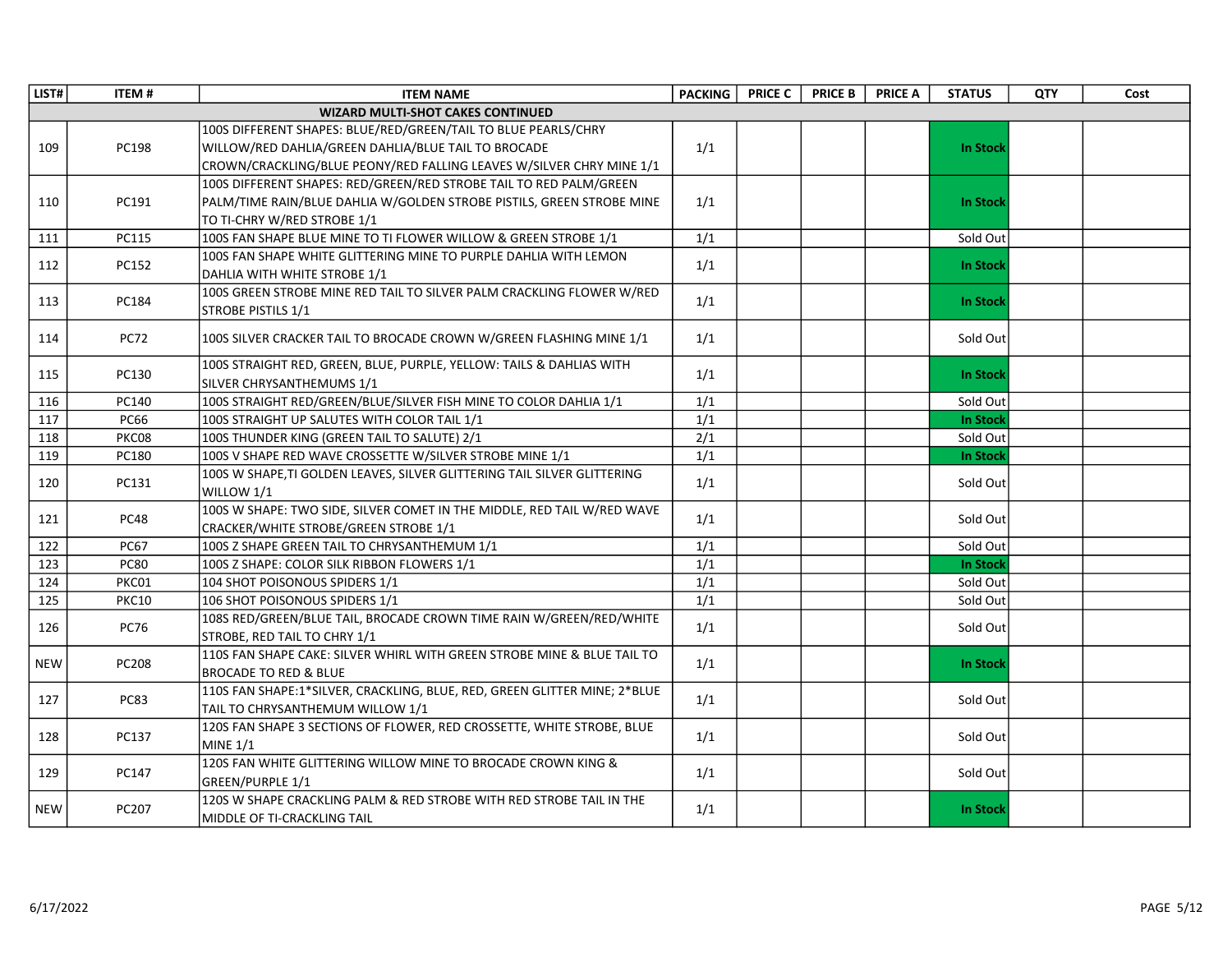| LIST# | <b>ITEM#</b> | <b>ITEM NAME</b>                                                            | <b>PACKING</b> | <b>PRICE C</b> | <b>PRICE B</b> | <b>PRICE A</b> | <b>STATUS</b>   | <b>QTY</b> | Cost |
|-------|--------------|-----------------------------------------------------------------------------|----------------|----------------|----------------|----------------|-----------------|------------|------|
|       |              | <b>WIZARD MULTI-SHOT CAKES CONTINUED</b>                                    |                |                |                |                |                 |            |      |
| 130   | <b>PC178</b> | 121S COMBINATION CAKE: RED/GREEN/BLUE/CRACKLING MINE &                      | 1/1            |                |                |                | In Stock        |            |      |
|       |              | RED/GREEN/BLUE TIP CRACKLING PALM W/TAIL 1/1                                |                |                |                |                |                 |            |      |
|       |              | 125S DIFFERENT SHAPES: GOLDEN STROBE MINE W/BLUE TIPS, GREEN STROBE         |                |                |                |                |                 |            |      |
| 131   | PC200        | WILLOW TAIL TO BROCADE CROWN W/RED STROBE PISTIL, GREEN STROBE MINE         | 1/1            |                |                |                | In Stock        |            |      |
|       |              | W/SILVER WHIRL MINE W/RED TAIL TO RED/GREEN PALM TREE W/CRACKLING           |                |                |                |                |                 |            |      |
|       |              | <b>PISTILS</b>                                                              |                |                |                |                |                 |            |      |
|       |              | 130S FAN SHAPE; ROW 1,4,7 RED/GREEN STROBE MINE TO SILVER SPINNERS; ROW     |                |                |                |                |                 |            |      |
| 132   | PC154        | 2, 4, 8 BLUE TAIL TO SILVER STROBE WILLOW, ROW 3,6,9 GOLDEN WILLOW BLUE     | 1/1            |                |                |                | Sold Out        |            |      |
|       |              | PEARL MINE TO GOLDEN PALM, ROW 10; SILVER TAIL TO TI-SALUTE 1/1             |                |                |                |                |                 |            |      |
|       |              |                                                                             |                |                |                |                |                 |            |      |
| 133   | PC199        | 132S H SHAPE COLOR TAIL TO COLOR DAHLIA W/SILVER STROBE                     | 1/1            |                |                |                | <b>In Stock</b> |            |      |
|       |              | 136S DIFFERENT SHAPES 1-3; RED TAIL, RED, GREEN, BLUE WITH WHITE STROBE 4-7 |                |                |                |                |                 |            |      |
| 134   | <b>PC55</b>  | BLUE TAIL SPIDER KING W/BLUE PEARL 8-12 CRACKLING TAIL W/CRACKLING          | 1/1            |                |                |                | <b>In Stock</b> |            |      |
|       |              | COCONUT                                                                     |                |                |                |                |                 |            |      |
| 135   | <b>PC73</b>  | 140S BROCADE CROWN TO GREEN FLASHING MINE TO RED/GREEN/BLUE                 | 1/1            |                |                |                | Sold Out        |            |      |
|       |              | PEONY+TIME RAIN 1/1                                                         |                |                |                |                |                 |            |      |
| 136   | <b>PC74</b>  | 140S GOLD WILLOW/BLUE MINE TO BIG GOLD WILLOW 1/1                           | 1/1            |                |                |                | Sold Out        |            |      |
| 137   | PC201        | 160S FIVE POINT FAN CAKE: COLOR STROBE MINE W/SILVER WHIRL MINE TO          | 1/1            |                |                |                | <b>In Stock</b> |            |      |
|       |              | RED/BLUE/YELLOW/GREEN/PURPLE CROSSETTE                                      |                |                |                |                |                 |            |      |
| 138   | PC175        | 180S X SHAPE BROCADE CRACKLING TAIL & RED/GREEN/BLUE/YELLOW STAR            | 1/1            |                |                |                | <b>In Stock</b> |            |      |
| 139   | <b>PC10</b>  | 182S SILVER COCONUT TO COLOR STROBE 1/1                                     | 1/1            |                |                |                | Sold Out        |            |      |
| 140   | PC156        | 220S W SHAPE BIG BROCADE CROWN TAIL CENTER, RED TAIL TO RED SPECIAL         | 1/1            |                |                |                | Sold Out        |            |      |
|       |              | STROBE W/ GREEN FALLING LEAVES                                              |                |                |                |                |                 |            |      |
| 141   | <b>PC25</b>  | 300S SILVER DRAGON (WHISTLING) 1/1                                          | 1/1            |                |                |                | Sold Out        |            |      |
| 142   | <b>PC14</b>  | 300S SILVER WHISTILING TAIL TO RED, WHITE, BLUE 1/1                         | 1/1            |                |                |                | Sold Out        |            |      |
| 143   | PC170        | 400S STRAIGHT SILVER WHISTLING, SALUTE - FAST 1/1                           | 1/1            |                |                |                | Sold Out        |            |      |
| 144   | PC108        | 600S FS PURPLE BLUE WITH SILVER CROWN 1/1                                   | 1/1            |                |                |                | <b>In Stock</b> |            |      |
| 145   | PC04         | 600S SILVER SWALLOW GO OUT NEST FAN 1/1                                     | 1/1            |                |                |                | Sold Out        |            |      |
| 146   | PC07         | 665S LUCKY CAKE RED/BLUE TO BIG SILVER CHRYSANTHEMUM FAN 1/1                | 1/1            |                |                |                | Sold Out        |            |      |
|       |              | <b>DUN PAI MULTI-SHOT CAKES</b>                                             |                |                |                |                |                 |            |      |
| 147   | DP23216      | 20S DAYTIME COLOR SMOKE WITH SALUTE 6/1                                     | 6/1            |                |                |                | <b>In Stock</b> |            |      |
| 148   | DP23E171     | 25S THUNDER KING 18/1                                                       | 18/1           |                |                |                | Sold Out        |            |      |
| 149   | DP23E164     | 25S 2.5" ASSORTED COLOR PEONY W/TAIL 1/1                                    | 1/1            |                |                |                | Sold Out        |            |      |
| 150   | DP23E172     | 25S 2.5" BLUE TO BROCADE W/ BROCADE TAIL 1/1                                | 1/1            |                |                |                | Sold Out        |            |      |
| 151   | DP23E325     | 25S 2.5" BROCADE KAMURO W/BROCADE TAILS APPROX. 25 SEC DURATION 1/1         | 1/1            |                |                |                | Sold Out        |            |      |
| 152   | DP23E099     | 25S 2.5" CRACKLING WILLOW 1/1                                               | 1/1            |                |                |                | Sold Out        |            |      |
| 153   | DP23E162     | 25S 2.5" MULTI-COLOR WILLOW WITH TAIL 1/1                                   | 1/1            |                |                |                | Sold Out        |            |      |
| 154   | DP23E166     | 25S 2.5" RED AND BLUE W/ SILVER STROBE WILLOW & RED TAIL 1/1                | 1/1            |                |                |                | Sold Out        |            |      |
| 155   | DP23E184     | 25S 2.5" SILVER COCONUT W/ GOLDEN STROBE MINES 1/1                          | 1/1            |                |                |                | Sold Out        |            |      |
| 156   | DP23E290     | 25S FAN MINES TO CRACKLE SHELLS 4/1                                         | 4/1            |                |                |                | Sold Out        |            |      |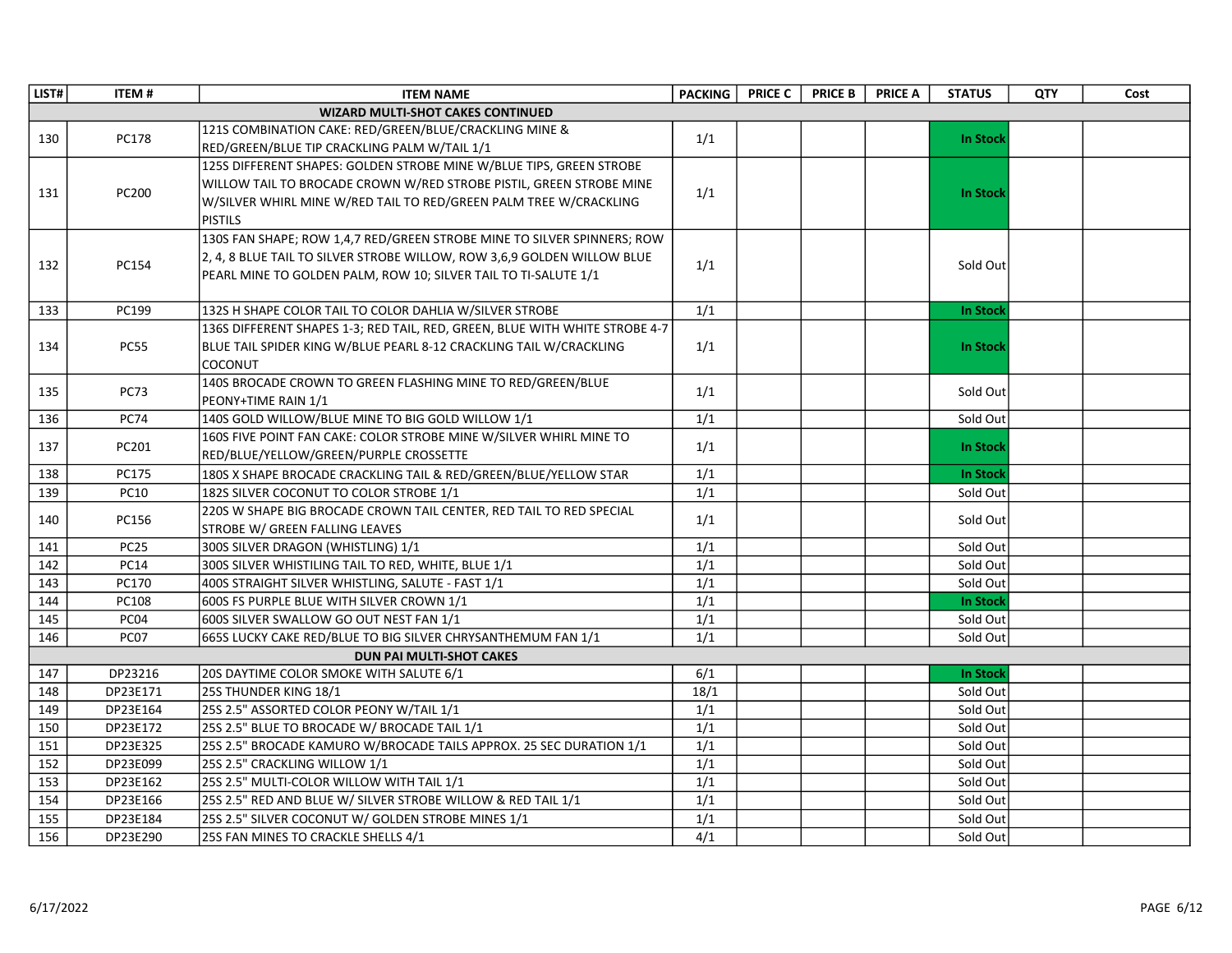| LIST# | <b>ITEM#</b> | <b>ITEM NAME</b>                                                            | <b>PACKING</b>   | <b>PRICE C</b> | <b>PRICE B</b> | <b>PRICE A</b> | <b>STATUS</b> | QTY | Cost |
|-------|--------------|-----------------------------------------------------------------------------|------------------|----------------|----------------|----------------|---------------|-----|------|
|       |              | DUN PAI MULTI-SHOT CAKES CONTINUED                                          |                  |                |                |                |               |     |      |
| 157   | DP23E289     | 25S FAN MINES, STROBE WILLOW COMETS TO STROBE SHELLS 4/1                    | 4/1              |                |                |                | Sold Out      |     |      |
| 158   | DP23E178     | 25S PURPLE PALM TREE W/ WHITE TAIL 6/1                                      | 6/1              |                |                |                | Sold Out      |     |      |
|       | DP23E371B    | 30S 2" CANISTER SHELL SUPER CRACKLE CAKE 10-15 SEC WITH TAIL (SALUTE FINALE | 1/1              |                |                |                |               |     |      |
| 159   |              | BOX) 1/1                                                                    |                  |                |                |                | Sold Out      |     |      |
| 160   | DP23E36A     | 36S VERTICAL MIXED EFFECTS VALUE CAKE 4/1                                   | 4/1              |                |                |                | Sold Out      |     |      |
| 161   | DP23E126     | 49S FAN - GOLD STROBE W/ PISTIL 2/1                                         | $\overline{2/1}$ |                |                |                | Sold Out      |     |      |
| 162   | DP23E288     | 49S VERTICAL MIXED EFFECTS W/STROBE WILLOW 2/1                              | 2/1              |                |                |                | Sold Out      |     |      |
| 163   | DP23E164-2   | 50S 2" ASSORTED COLOR PEONY W/TAIL 1/1                                      | 1/1              |                |                |                | Sold Out      |     |      |
| 164   | DP23E172-2   | 50S 2" BLUE TO BROCADE W/ BROCADE TAIL 1/1                                  | 1/1              |                |                |                | Sold Out      |     |      |
| 165   | DP23E174-2   | 50S 2" DRAGON EGG SHELL 1/1                                                 | 1/1              |                |                |                | Sold Out      |     |      |
| 166   | DP23E162-2   | 50S 2" MULTI-COLOR WILLOW W/ TAIL 1/1                                       | $\overline{1/1}$ |                |                |                | Sold Out      |     |      |
| 167   | DP23E166-2   | 50S 2" RED AND BLUE W/ SILVER CRACKLE TAIL 1/1                              | 1/1              |                |                |                | Sold Out      |     |      |
| 168   | DP23E132     | 50S FAN BLUE AND CRACKLE MINE TO RED STROBE SHELLS 2/1                      | 2/1              |                |                |                | Sold Out      |     |      |
| 169   | DP23E008F    | 50S MOTHER SCRATCHER - FAN - MINES, COMETS, CRACKLE SHELLS 2/1              | 2/1              |                |                |                | Sold Out      |     |      |
| 170   | DP23E130     | 50S VERTICAL LEMON AND CRACKLE 2/1                                          | 2/1              |                |                |                | Sold Out      |     |      |
| 171   | DP23E128     | 50S VERTICAL RED STROBE WILLOW                                              | 2/1              |                |                |                | Sold Out      |     |      |
| 172   | DP23E286     | 64S VERTICAL MIXED EFFECTS 6/1                                              | $\overline{6/1}$ |                |                |                | Sold Out      |     |      |
| 173   | DP23E090     | 64S WHISTLING SALUTE CAKE FAN 1/1                                           | $\overline{1/1}$ |                |                |                | Sold Out      |     |      |
| 174   | DP23E151F    | 65S GIBBY'S SERPENT: 20 SEC FAN BRIGHT TOURBILLION W/RED TAIL PEONY 1/1     | 1/1              |                |                |                | Sold Out      |     |      |
| 175   | DP23E301     | 65S HIGH QUALITY TOURBILLIONS W/RED METEORS 1/1                             | 1/1              |                |                |                | Sold Out      |     |      |
| 176   | DP23E302     | 88S HIGH QUALITY 4 LAYER EFFECT 1/1                                         | 1/1              |                |                |                | Sold Out      |     |      |
| 177   | DP23E002     | 90S MAX VARIETY - 1 MIN - VERTICAL COMETS, TOURB'S WHISTLES, COLOR SHELLS   | 4/1              |                |                |                | Sold Out      |     |      |
|       |              | 4/1                                                                         |                  |                |                |                |               |     |      |
| 178   | DP23E093     | 100S 3 SECONDS SALUTE CAKE, RED & BLUE 1/1                                  | 1/1              |                |                |                | Sold Out      |     |      |
| 179   | DP23E314     | 100S 3 TO 4 MINUTE CAKE 1/1                                                 | 1/1              |                |                |                | Sold Out      |     |      |
| 180   | DP23E036     | 100S FAN SILVER CRACKLING TAIL TO CHRY WILLOW 1/1                           | 1/1              |                |                |                | Sold Out      |     |      |
| 181   | DP23E303     | 100S HIGH QUALITY STROBE GLITTER COMETS 1/1                                 | 1/1              |                |                |                | Sold Out      |     |      |
| 182   | DP23E293     | 100S MULTI-ANGLE WATERFALL TO RED STROBE WILLOW SHELLS 1/1                  | 1/1              |                |                |                | Sold Out      |     |      |
| 183   | DP23E003     | 100S THE C BOMB 1 MIN VERTICAL, CRACKLE, PEONY, AND SALUTES WITH COLOR      | 2/1              |                |                |                | Sold Out      |     |      |
|       |              | <b>TAIL 2/1</b>                                                             |                  |                |                |                |               |     |      |
| 184   | DP23E153F    | 100S TIDAL WAVE: 20 SEC FAN LAYERED BLUE TAIL BROCADE BLUE TIP GOLD MINE    | 1/1              |                |                |                | Sold Out      |     |      |
|       |              | 1/1                                                                         |                  |                |                |                |               |     |      |
| 185   | DP23E168     | 100S W SHAPE RED/WHITE/BLUE TAIL TO SALUTE 1/1                              | 1/1              |                |                |                | Sold Out      |     |      |
| 186   | DP23E134     | 100S Z FAN CAKE GREEN TAIL SILVER WHIRLWIND TO RED STROBE 1/1               | 1/1              |                |                |                | Sold Out      |     |      |
| 187   | DP23E066     | 100S Z SHAPE SILVER SERPENT TO VAR PEONY 1/1                                | 1/1              |                |                |                | Sold Out      |     |      |
| 188   | DP23E026     | 100S ZIPPER FAN RED COMETS TO HORSETAIL 1/1                                 | 1/1              |                |                |                | Sold Out      |     |      |
| 189   | DP23E182     | 108S W SHAPE BLUE AND GOLD HORSETAIL 1/1                                    | 1/1              |                |                |                | Sold Out      |     |      |
| 190   | DP23E001S    | 120S HOWLING BANSHEE VERTICAL HOWLING WHITE COMET WHISTLES TO TI-           | 1/1              |                |                |                | Sold Out      |     |      |
|       |              | <b>SALUTES</b>                                                              |                  |                |                |                |               |     |      |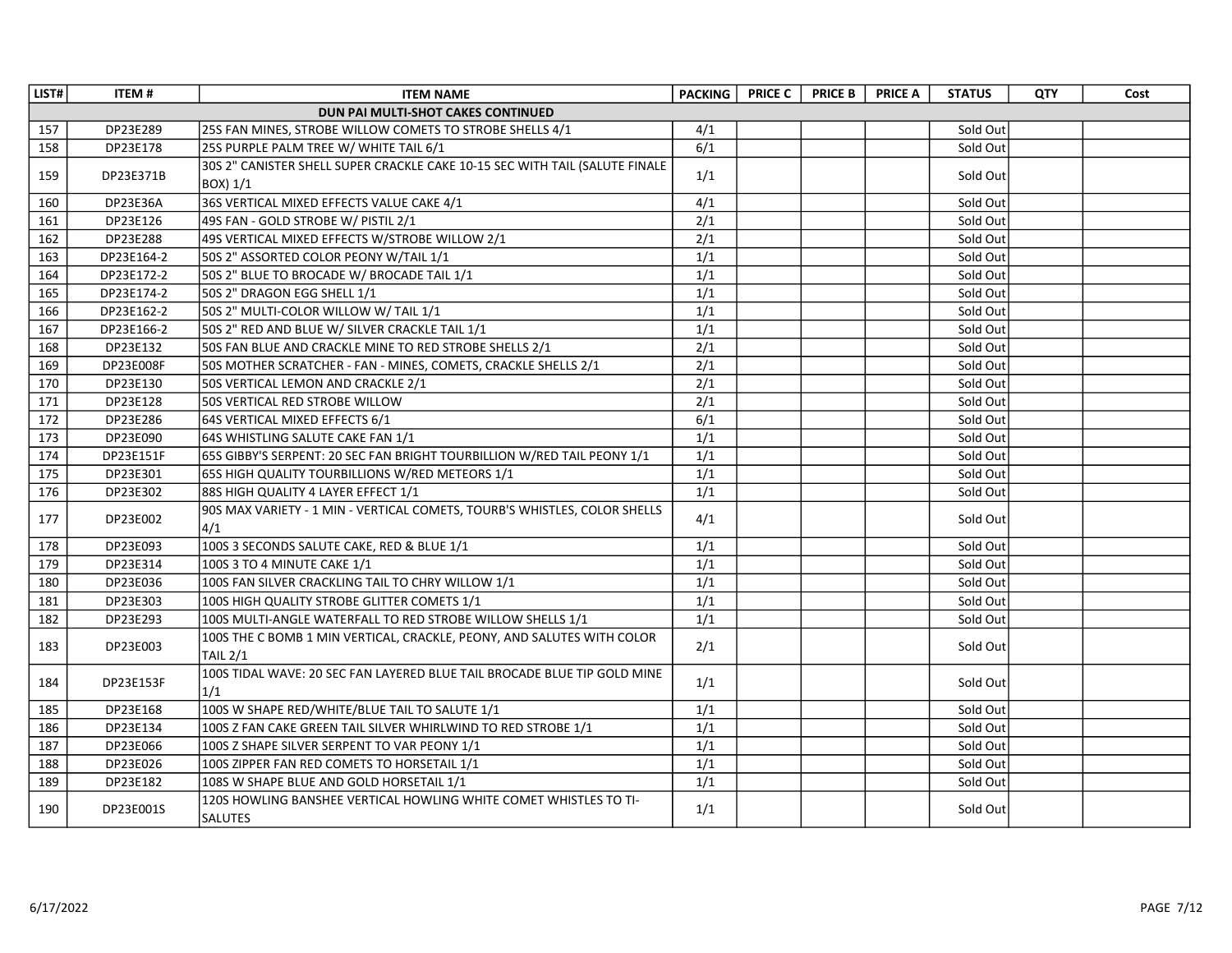| LIST# | <b>ITEM#</b> | <b>ITEM NAME</b>                                                                                      | <b>PACKING</b> | <b>PRICE C</b> | <b>PRICE B</b> | <b>PRICE A</b> | <b>STATUS</b>    | QTY | Cost |
|-------|--------------|-------------------------------------------------------------------------------------------------------|----------------|----------------|----------------|----------------|------------------|-----|------|
|       |              | DUN PAI MULTI-SHOT CAKES CONTINUED                                                                    |                |                |                |                |                  |     |      |
| 191   | DP23E157M    | 138S AMERICAN PRIDE: 1 MIN 30 SEC FAN, V, I SHAPE RED TIPPED COMET, TO V                              | 1/1            |                |                |                | Sold Out         |     |      |
| 192   | DP23E329     | RED WHITE BLUE CHRY, ENDING W/LARGE RED WHITE BLUE CHRY 1/1<br>150S RED/WHITE/BLUE ZIPPER SALUTES 1/1 | 1/1            |                |                |                | Sold Out         |     |      |
|       |              | 180S THUNDER CANYON; 30 SEC FAST ALTERNATING ZIPPER, V SHAPE RED AND                                  |                |                |                |                |                  |     |      |
| 193   | DP23E158M    | GREEN TAIL STROBES TO FAN SHAPED CRACKLING SALUTES                                                    | 1/1            |                |                |                | Sold Out         |     |      |
|       |              | 200S HIGH VOLTAGE: 1 MIN FAST ALTERNATING ZIPPER TO "I", TO FAN, SILVER                               |                |                |                |                |                  |     |      |
| 194   | DP23E159M    | WAVE TO RED TAIL CHRY WILLOW TO SILVER CRACKLING PALMS 1/1                                            | 1/1            |                |                |                | Sold Out         |     |      |
|       |              | 200S RAPID FIRE; 1 MIN - ALTERNATING Z, I, FAN, Z-SHAPE GREEN TAIL BROCADE                            |                |                |                |                |                  |     |      |
| 195   | DP23E154F    | CROWN TO I SHAPED RED TAIL DAHLIA, SILVER COCONUT CRACKLE                                             | 1/1            |                |                |                | Sold Out         |     |      |
|       |              | 200S RIP TIDE; 1 MIN I, W, WAVE, SHAPE. I BROCADE TO W MULTI COLOR TAIL                               |                |                |                |                |                  |     |      |
| 196   | DP23E156M    | BROCADE TO CRACKLING TO MULTI SHOT FAN FINALE                                                         | 2/1            |                |                |                | Sold Out         |     |      |
|       |              | 200S STAYING POWER; 1:53 DURATION. VERTICAL VARIEGATED COLOR REPORT                                   |                |                |                |                |                  |     |      |
| 197   | DP23E007     | <b>SHELLS</b>                                                                                         | 1/1            |                |                |                | Sold Out         |     |      |
|       |              | 200S WTF "WAY TO FANTASTIC"; 1 MIN ALTERNATING W, I, WAVE, SHAPE MULTI                                |                |                |                |                |                  |     |      |
| 198   | DP23E155M    | COLOR BREAKS, CRACKLING WILLOW, COMET VOLLEY FINALE                                                   | 2/1            |                |                |                | Sold Out         |     |      |
| 199   | DP23M-2      | 219S MOD MADNESS: 2 MIN MODULAR (A, G, C, H, E, & I MODS) 1/1                                         | 1/1            |                |                |                | Sold Out         |     |      |
| 200   | DP23E317     | 225S WHISTLE TO CRACKER ZIPPER                                                                        | 1/1            |                |                |                | <b>Low Stock</b> |     |      |
| 201   | DP23E316     | 258S VERTICAL AND FAN CAKE 1/1                                                                        | 1/1            |                |                |                | Sold Out         |     |      |
| 202   | DP23M-1      | 259S MOD MAYHEM: 2 MIN MODULAR (A, B, C, D, E, & F MODS) 1/1                                          | 1/1            |                |                |                | Sold Out         |     |      |
| 203   | DP23E043     | 300S - 5 ANGLE - BLUE STARS & BROCADE COMETS 1/1                                                      | 1/1            |                |                |                | Sold Out         |     |      |
|       |              | <b>WATER CAKES</b>                                                                                    |                |                |                |                |                  |     |      |
| 204   | PKC06        | 2" 36S BROCADE CROWN WITH RED STROBE 1/1                                                              | 1/1            |                |                |                | Sold Out         |     |      |
| 205   | PC164        | 2" 36S WATER CROSSETTE (RED, GREEN, SILVER, CRACKLING CROSSETTE) 1/1                                  | 1/1            |                |                |                | Sold Out         |     |      |
| 206   | PC162        | 2" 36S WATER MINE (RED, GREEN, BLUE, YELLOW, PURPLE) 1/1                                              | 1/1            |                |                |                | Sold Out         |     |      |
|       |              | <b>CANDLES</b>                                                                                        |                |                |                |                |                  |     |      |
| 207   | <b>PR48</b>  | 2" 8S WHITE GLITTERING MINES TO 4 SECTIONS RED CROSSETTE 12/1                                         | 12/1           |                |                |                | Sold Out         |     |      |
|       |              | SINGLE SHOT MINES & COMETS (SELF-CONTAINED)                                                           |                |                |                |                |                  |     |      |
| 208   | PFP14218     | 1.5" WIZARD SINGLE SHOT SILVER GLITTER COMET 60/1                                                     | 60/1           |                |                |                | Sold Out         |     |      |
|       |              | 2" WIZARD SINGLE SHOT MINES ASSORTED COLORS (10 EACH: BROCADE, WHITE                                  |                |                |                |                |                  |     |      |
| 209   | PKSS-01      | STROBE, RED, BLUE 40/1                                                                                | 40/1           |                |                |                | Sold Out         |     |      |
|       |              | 2" WIZARD SINGLE SHOT MINES ASSORTED COLORS (10 EACH: PURPLE, ORANGE,                                 |                |                |                |                |                  |     |      |
| 210   | PKSS-02      | PINK, YELLOW) 40/1                                                                                    | 40/1           |                |                |                | Sold Out         |     |      |
| 211   | DP23E271     | 3" MINES - THOUSANDS OF SALUTES (PRE-LOADED, SELF-CONTAINED) 50/1                                     | 50/1           |                |                |                | <b>In Stock</b>  |     |      |
| 212   | DP23E271     | 3" MINES - THOUSANDS OF SALUTES (PRE-LOADED, SELF-CONTAINED) 1/1                                      | 1/1            |                |                |                | <b>In Stock</b>  |     |      |
|       |              | <b>RELOADABLE MINES (MORTAR NEEDED)</b>                                                               |                |                |                |                |                  |     |      |
| 213   | PKS03        | 3" WIZARD MINES (18 EACH: RED, WHITE, BLUE) (9 EACH: WHISTLING, CRACKLING)<br>72/1                    | 72/1           |                |                |                | Sold Out         |     |      |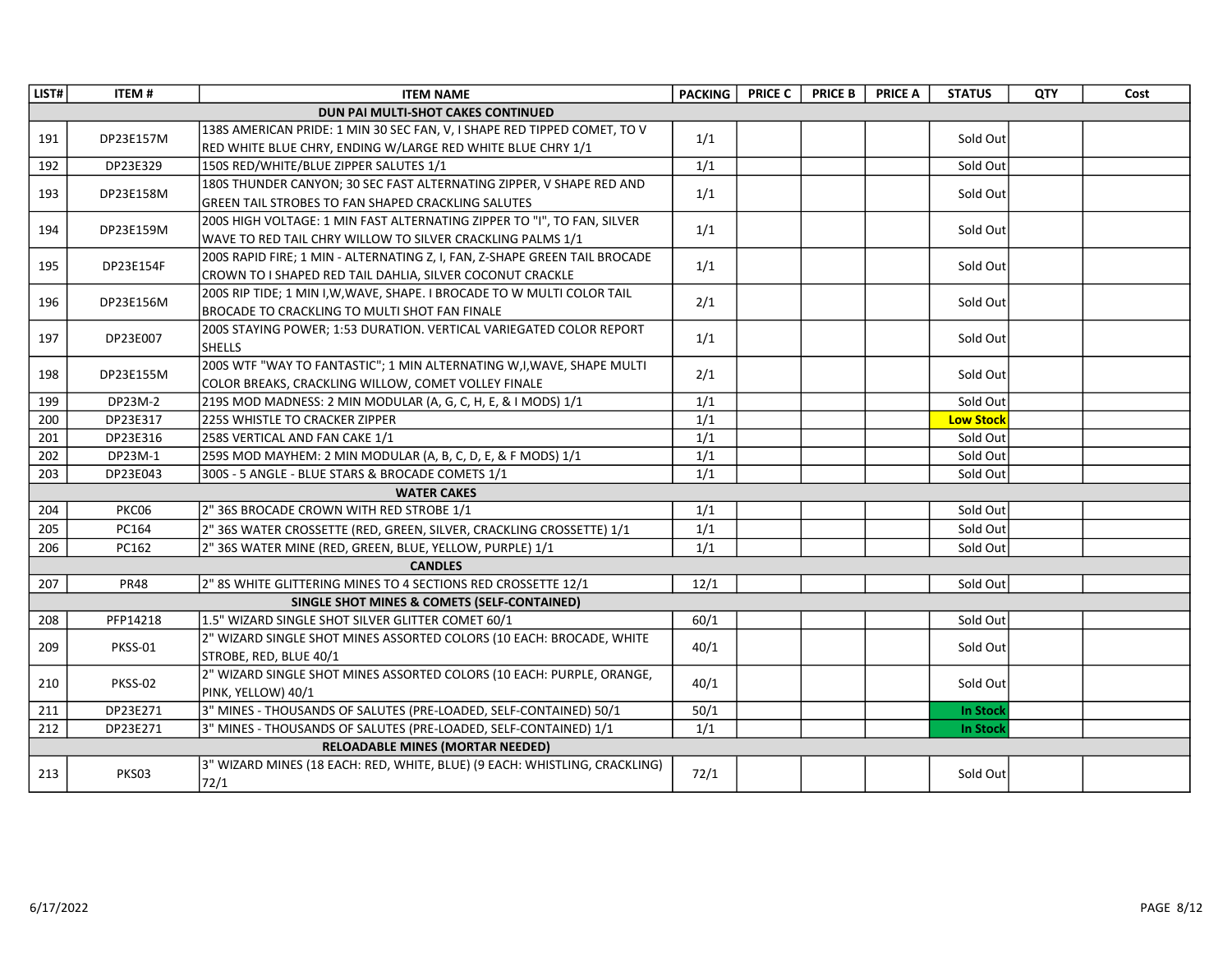| LIST#      | <b>ITEM#</b>  | <b>ITEM NAME</b>                                                                                    | <b>PACKING</b>   | <b>PRICE C</b> | <b>PRICE B</b> | <b>PRICE A</b> | <b>STATUS</b>    | <b>QTY</b> | Cost |
|------------|---------------|-----------------------------------------------------------------------------------------------------|------------------|----------------|----------------|----------------|------------------|------------|------|
|            |               | <b>MADE IN THE USA - RELOADABLE MINES &amp; COMETS</b>                                              |                  |                |                |                |                  |            |      |
| 214        | SP-03-00039   | 3" SPECTRUM SINGLE SHOT FIREFLY COMET                                                               | 1/1              |                |                |                | Sold Out         |            |      |
| 215        | SP-03-00010   | 3" SPECTRUM SINGLE SHOT GOLD MAG GLITTER MINE                                                       | 1/1              |                |                |                | Sold Out         |            |      |
| 216        | SP-03-00040   | 3" SPECTRUM SINGLE SHOT GOLD TRANSFORMATION COMET                                                   | 1/1              |                |                |                | Sold Out         |            |      |
| 217        | SP-03-00047   | 3" SPECTRUM SINGLE SHOT GOLD TRANSFORMATION MINE                                                    | 1/1              |                |                |                | Sold Out         |            |      |
| 218        | SP-03-00046   | 3" SPECTRUM SINGLE SHOT WHITE PUFF GLITTER MINE                                                     | 1/1              |                |                |                | Sold Out         |            |      |
|            |               | <b>WATERFALLS</b>                                                                                   |                  |                |                |                |                  |            |      |
| 219        | W90-10S       | 90 SECOND SILVER WATERFALL (10 METER DROP HEIGHT/20 METER LENGTH 20/1                               | 1/1              |                |                |                | Sold Out         |            |      |
|            |               | <b>CONES AND LANCE</b>                                                                              |                  |                |                |                |                  |            |      |
| 220        | PKF01         | 20" GIANT GOLD CONES 1250G (APPROX: 60 SECONDS, 4-5 METER HEIGHT) 4/2                               | 8/1              |                |                |                | Sold Out         |            |      |
| 221        | <b>PKL003</b> | 60 SECOND BLUE LANCE 45/1                                                                           | 45/1             |                |                |                | <b>In Stock</b>  |            |      |
| 222        | <b>PKL001</b> | 60 SECOND RED LANCE 45/1                                                                            | 45/1             |                |                |                | In Stock         |            |      |
| 223        | <b>PKL002</b> | 60 SECOND SILVER LANCE 45/1                                                                         | 45/1             |                |                |                | <b>In Stock</b>  |            |      |
|            |               | <b>CELEBRATION CRACKERS</b>                                                                         |                  |                |                |                |                  |            |      |
| 224        | PKT08         | TAU CELEBRATION CRACKERS 50,000                                                                     | 1/1              |                |                |                | Sold Out         |            |      |
| 225        | PKT09         | TAU CELEBRATION CRACKERS 100,000                                                                    | 1/1              |                |                |                | In Stock         |            |      |
| 226        | <b>PKT11</b>  | TAU CELEBRATION CRACKERS 200,000                                                                    | 1/1              |                |                |                | <b>In Stock</b>  |            |      |
|            |               | <b>E-MATCH AND FUSE</b>                                                                             |                  |                |                |                |                  |            |      |
| 227        | IGN01         | <b>IGNITE I18 FIRING MODULE</b>                                                                     | 1/1              |                |                |                | In Stock         |            |      |
| 228        | IGN02         | IGNITE CLIP-ON IGNITERS 6.5FT, QUICK PLUG ENDS, 20 PACK                                             | $\overline{1/1}$ |                |                |                | <b>In Stock</b>  |            |      |
| 229        | $I-50$        | 5 METER E-MATCH 1/25                                                                                | 25/1             |                |                |                | Sold Out         |            |      |
| <b>NEW</b> | FWI-07-QPV    | 7 FT MJG FIREWIRE INITIATOR, QUICK PLUG ENDS, VISCO FUSE SHROUD (NON-<br>REGULATED) 40/1            | 40/1             |                |                |                | <b>In Stock</b>  |            |      |
| <b>NEW</b> | FWI-10-QPV    | 10 FT MJG FIREWIRE INITIATOR, QUICK PLUG ENDS, VISCO FUSE SHROUD (NON-<br>REGULATED) 30/1           | 30/1             |                |                |                | <b>In Stock</b>  |            |      |
| <b>NEW</b> | FWI-15-QPV    | 15 FT MJG FIREWIRE INITIATOR, QUICK PLUG ENDS, VISCO FUSE SHROUD (NON-<br>REGULATED) 20/1           | 20/1             |                |                |                | Sold Out         |            |      |
| <b>NEW</b> | FWI-07-QP     | 7 FT MJG FIREWIRE INITIATOR, QUICK PLUG ENDS, STANDARD SHROUD (NON-<br>REGULATED) 40/1              | 40/1             |                |                |                | <b>Low Stock</b> |            |      |
| 230        | <b>FWI-07</b> | 7 FT MJG FIREWIRE INITIATOR (NON-REGULATED) 40/1                                                    | 40/1             |                |                |                | In Stock         |            |      |
| 231        | <b>FWI-10</b> | 10 FT MJG FIREWIRE INITIATOR (NON-REGULATED) 30/1                                                   | 30/1             |                |                |                | <b>In Stock</b>  |            |      |
| 232        | <b>FWI-15</b> | 15 FT MJG FIREWIRE INITIATOR (NON-REGULATED) 20/1                                                   | 20/1             |                |                |                | <b>In Stock</b>  |            |      |
| 233        | <b>FWI-30</b> | 30 FT MJG FIREWIRE INITIATOR (NON-REGULATED) 10/1                                                   | 10/1             |                |                |                | <b>In Stock</b>  |            |      |
| 234        | PYX1101       | QUICK MATCH FINALE CHAIN BUCKETS (FOR 10 SHELLS EACH CHAIN) 1/1                                     | 1/1              |                |                |                | <b>In Stock</b>  |            |      |
| 235        | PDCF0130      | TIME DELAY QUICK MATCH FINALE CHAIN BUCKETS - 2 SEC BETWEEN SHOTS (FOR<br>10 SHELLS EACH CHAIN) 1/1 | 1/1              |                |                |                | <b>In Stock</b>  |            |      |
| 236        | $QM-1$        | WATERPROOF QUICK MATCH (50 METER ROLL) 1/1                                                          | 50/1             |                |                |                | In Stock         |            |      |
| 237        | <b>FE134A</b> | THE QUICK FUSE - 20' WHITE - APPROX .3-1.25 SEC/FT BURN TIME                                        | 1/1              |                |                |                | <b>In Stock</b>  |            |      |
| 238        | <b>FE130A</b> | MEDIUM ARTILLERY FUSE - 20' PURPLE - 3.7-6 SEC/FT BURN TIME                                         | 1/1              |                |                |                | Sold Out         |            |      |
| 239        | <b>FE128A</b> | THE PERFECT FUSE - 20' PINK - 9-13 SEC/FT BURN TIME                                                 | 1/1              |                |                |                | In Stock         |            |      |
| 240        | <b>FE126A</b> | FAST CAKE FUSE - 20' BLUE - APPROX 16-20 SEC/FT BURN TIME 1/20                                      | 1/1              |                |                |                | In Stock         |            |      |
| 241        | <b>FE124A</b> | MEDIUM CAKE FUSE - 20' GREEN - APPROX 24-28 SEC/FT BURN TIME 1/20                                   | $\overline{1/1}$ |                |                |                | <b>In Stock</b>  |            |      |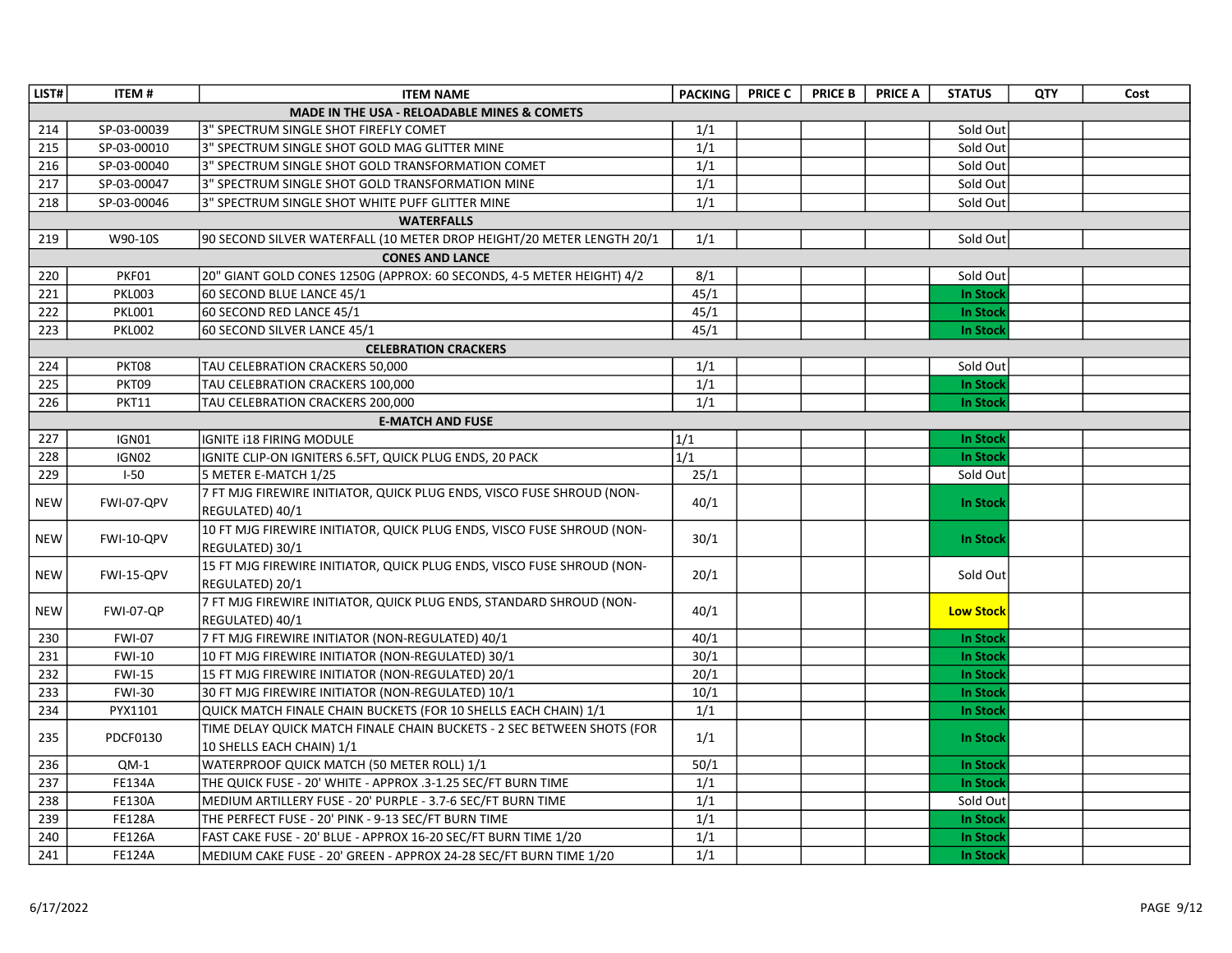| LIST# | <b>ITEM#</b>                                                                                                                            | <b>ITEM NAME</b>                                                                     | <b>PACKING</b>   | <b>PRICE C</b> | <b>PRICE B</b> | <b>PRICE A</b> | <b>STATUS</b>   | QTY | Cost |  |  |  |
|-------|-----------------------------------------------------------------------------------------------------------------------------------------|--------------------------------------------------------------------------------------|------------------|----------------|----------------|----------------|-----------------|-----|------|--|--|--|
|       |                                                                                                                                         | <b>E-MATCH AND FUSE CONTINUED</b>                                                    |                  |                |                |                |                 |     |      |  |  |  |
| 242   | VF25                                                                                                                                    | RED AMERICAN-MADE VISCO FUSE - 25 FT -WATERPROOF (BURN RATE APPROX 30-<br>40 SEC/FT) | 1/1              |                |                |                | <b>In Stock</b> |     |      |  |  |  |
| 243   | <b>VF50</b>                                                                                                                             | RED AMERICAN-MADE VISCO FUSE - 50 FT - WATERPROOF (BURN RATE 30-40<br>SEC/FT) 1/1    | 1/1              |                |                |                | <b>In Stock</b> |     |      |  |  |  |
| 244   | CZT003                                                                                                                                  | 3-METER TALON STYLE/VISCO CLIP IGNITERS (12 PACK)                                    | 1/12             |                |                |                | <b>In Stock</b> |     |      |  |  |  |
| 245   | CZT005                                                                                                                                  | 5-METER TALON STYLE/VISCO CLIP IGNITERS (12 PACK)                                    | 1/12             |                |                |                | Sold Out        |     |      |  |  |  |
| 246   | <b>F30M</b>                                                                                                                             | 30 MINUTE FUSEE/ROAD FLARE                                                           | 1/1              |                |                |                | In Stock        |     |      |  |  |  |
|       |                                                                                                                                         | <b>HDPE MORTARS &amp; RACKS</b>                                                      |                  |                |                |                |                 |     |      |  |  |  |
| 247   | HDPE178-12                                                                                                                              | 17/8" x 12" HDPE MORTAR W/1 2" SOLID WOOD PLUG                                       | 1/1              |                |                |                | Sold Out        |     |      |  |  |  |
| 248   | HDPE178-15                                                                                                                              | 17/8" x 15" HDPE MORTAR W/1 2" SOLID WOOD PLUG                                       | 1/1              |                |                |                | Sold Out        |     |      |  |  |  |
| 249   | HDPE2                                                                                                                                   | 2" x 15" HDPE MORTAR W/1 2" SOLID WOOD PLUG                                          | 1/1              |                |                |                | In Stock        |     |      |  |  |  |
| 250   | HDPE25                                                                                                                                  | 2.5" x 15" HDPE MORTAR W/1 2" SOLID WOOD PLUG                                        | 1/1              |                |                |                | Sold Out        |     |      |  |  |  |
| 251   | HDPE3                                                                                                                                   | 3" x 18" HDPE MORTAR W/1 3" x 2" WOOD PLUG                                           | 1/1              |                |                |                | In Stock        |     |      |  |  |  |
| 252   | HDPE4                                                                                                                                   | 4" x 24" HDPE MORTAR W/2 4" x 2" WOOD PLUGS                                          | $\overline{1/1}$ |                |                |                | Sold Out        |     |      |  |  |  |
| 253   | HDPE5                                                                                                                                   | 5" x 30" HDPE MORTAR W/2 5" x 2" WOOD PLUGS                                          | 1/1              |                |                |                | In Stock        |     |      |  |  |  |
| 254   | HDPE6                                                                                                                                   | 6" x 36" HDPE MORTAR W/2 6" x 2" WOOD PLUGS                                          | 1/1              |                |                |                | <b>In Stock</b> |     |      |  |  |  |
| 255   | HDPE8                                                                                                                                   | 8" x 48" HDPE MORTAR W/18" x 8" SOLID WOOD PLUG                                      | $\overline{1/1}$ |                |                |                | <b>In Stock</b> |     |      |  |  |  |
| 256   | *MORTAR RACKS ARE AVAILABLE UPON REQUEST. CONTACT US FOR PRICING AND OPTIONS. RACKS ARE CUSTOM BUILT AND ARE NOT STOCKED. *ORDER EARLY* |                                                                                      |                  |                |                |                |                 |     |      |  |  |  |
|       | <b>1.4G PRO - MULTI-SHOT CAKES</b>                                                                                                      |                                                                                      |                  |                |                |                |                 |     |      |  |  |  |
| 257   | PFX574C                                                                                                                                 | 10 SHOT VERTICAL 2" CHRYSANTHEMUM CRACKLING 4/1                                      | 4/1              |                |                |                | Sold Out        |     |      |  |  |  |
| 258   | PFX5207-H                                                                                                                               | 25S FAN RAINBOW CAKE 4/1                                                             | 4/1              |                |                |                | Sold Out        |     |      |  |  |  |
|       |                                                                                                                                         | 1.4G PRO - SLICE CAKES                                                               |                  |                |                |                |                 |     |      |  |  |  |
| 259   | PFX5FR-GH                                                                                                                               | SLICE - 5 SHOT GOLD HORSETAILS 10/1                                                  | 10/1             |                |                |                | Sold Out        |     |      |  |  |  |
| 260   | PFX9FR-GG-L                                                                                                                             | SLICE - 9S FAN LEMON GO GETTERS WITH WHITE STROBE MINES 8/1                          | 8/1              |                |                |                | Sold Out        |     |      |  |  |  |
| 261   | PFX13FR-1                                                                                                                               | SLICE - 13 SHOT FAN PINK CROSSETTE W/ WHITE STROBE MINE 8/1                          | 8/1              |                |                |                | Sold Out        |     |      |  |  |  |
| 262   | PFX13FR-2                                                                                                                               | SLICE - 13 SHOT BROCADE COMET W/GREEN STROBE MINE 8/1                                | 8/1              |                |                |                | Sold Out        |     |      |  |  |  |
| 263   | PFX13FR-3                                                                                                                               | SLICE - 13S FAN SILVER TIGER COMET W/RED STROBE MINE 8/1                             | 8/1              |                |                |                | Sold Out        |     |      |  |  |  |
| 264   | PFX13FR-5                                                                                                                               | SLICE - 13 SHOT FAN GOLD GLITTER TAIL W/ BLUE MINE 8/1                               | 8/1              |                |                |                | Sold Out        |     |      |  |  |  |
| 265   | PFX13FR-7                                                                                                                               | SLICE - 13 SHOT FAN BROCADE AND RED STAR MINES W/WHITE STROBE WILLOW<br>SHELLS 8/1   | 8/1              |                |                |                | Sold Out        |     |      |  |  |  |
| 266   | PFX13FR-9                                                                                                                               | SLICE - 13S FAN SILVER WHIRLWIND 8/1                                                 | 8/1              |                |                |                | Sold Out        |     |      |  |  |  |
| 267   | PFX19FR-RAI-H                                                                                                                           | SLICE - 19S RAINBOW SHOT LEFT TO RIGHT 6/1                                           | 6/1              |                |                |                | Sold Out        |     |      |  |  |  |
|       |                                                                                                                                         | 1.4G PRO - COMETS/METEORS                                                            |                  |                |                |                |                 |     |      |  |  |  |
| 268   | <b>PFX084</b>                                                                                                                           | COMET - 1.5" RED TIGER TAIL (RED TIPPED SILVER TAIL)                                 | 1/1              |                |                |                | Sold Out        |     |      |  |  |  |
| 269   | PFX35CM-RT                                                                                                                              | COMET - 35MM RED WITH STROBE WILLOW TAIL                                             | 1/1              |                |                |                | Sold Out        |     |      |  |  |  |
| 270   | PFX35CM-R                                                                                                                               | METEOR - 35MM RED METEOR                                                             | $\overline{1/1}$ |                |                |                | Sold Out        |     |      |  |  |  |
| 271   | PFX50CM-WM                                                                                                                              | COMET 50MM WHITE METEOR                                                              | 1/1              |                |                |                | Sold Out        |     |      |  |  |  |
|       |                                                                                                                                         | 1.4G PRO - MINES                                                                     |                  |                |                |                |                 |     |      |  |  |  |
| 272   | PFX079-50                                                                                                                               | MINE - 3" RED TO CHRY CRACKLE 1/1                                                    | 1/1              |                |                |                | Sold Out        |     |      |  |  |  |
| 273   | PFX75MN-RWB-H                                                                                                                           | MINE - 3" WHITE STROBE, RED GLITTER COMETS W/ BLUE DAHLIA STARS 1/1                  | 1/1              |                |                |                | Sold Out        |     |      |  |  |  |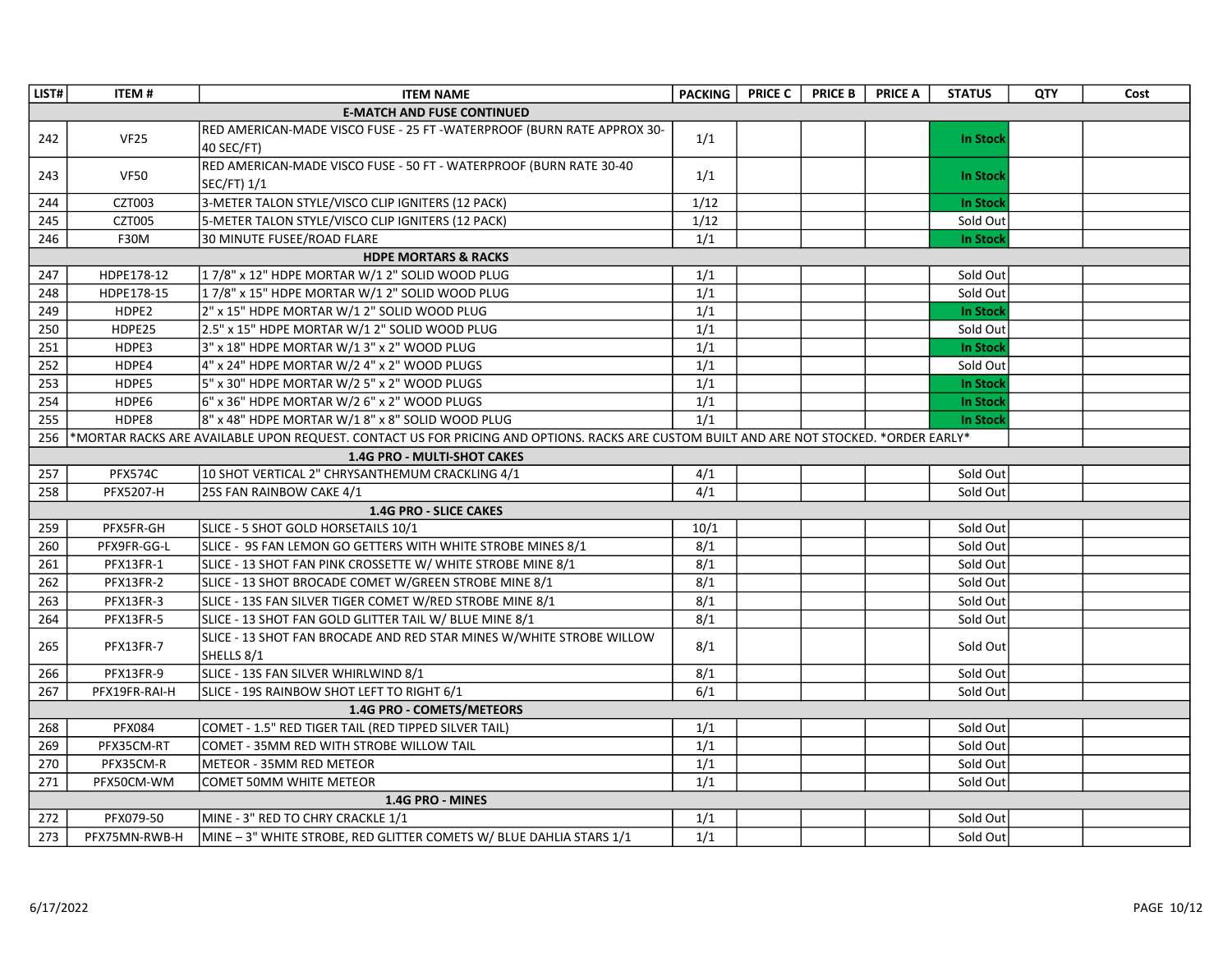| LIST# | <b>ITEM#</b>                              | <b>ITEM NAME</b>                                                    | <b>PACKING</b> | <b>PRICE C</b> | <b>PRICE B</b> | <b>PRICE A</b> | <b>STATUS</b>   | <b>QTY</b> | Cost |  |  |
|-------|-------------------------------------------|---------------------------------------------------------------------|----------------|----------------|----------------|----------------|-----------------|------------|------|--|--|
|       | <b>1.4G PRO - FOUNTAINS &amp; STROBES</b> |                                                                     |                |                |                |                |                 |            |      |  |  |
| 274   | <b>PFS023</b>                             | INDOOR FOUNTAIN - 30 SEC 3M SILVER FOUNTAIN (SMOKELESS & ODOURLESS) | 5/1            |                |                |                | <b>In Stock</b> |            |      |  |  |
|       |                                           | $W/2$ M E-MATCH $(5/1)$                                             |                |                |                |                |                 |            |      |  |  |
| 275   | <b>PFS037-R</b>                           | <b>PRO RED STROBE 30 SEC DURATION WITH 2M E-MATCH (5/1)</b>         | 5/1            |                |                |                | <b>In Stock</b> |            |      |  |  |
|       | 1.4G PRO - GIRONDOLA                      |                                                                     |                |                |                |                |                 |            |      |  |  |
| 276   | PFX1124                                   | FLYING WHEEL (UFO/GIRONDOLA) 4/1                                    | 4/1            |                |                |                | Sold Out        |            |      |  |  |
|       |                                           | <b>1.4G PRO - GROUND SET PIECE</b>                                  |                |                |                |                |                 |            |      |  |  |
| 277   | DP2600                                    | INTERLOCKING HEART LANCE SET-PIECE (SMOKELESS W/E-MATCH) 1/1        | 1/1            |                |                |                | <b>In Stock</b> |            |      |  |  |
|       | <b>1.4G PRO - WATERFALL</b>               |                                                                     |                |                |                |                |                 |            |      |  |  |
| 278   | <b>PFS054</b>                             | IWATERFALL - 60 SEC 5 M OUTDOOR WATERFALL W/2 M E-MATCH 10/1        | 10/1           |                |                |                | Sold Out        |            |      |  |  |

#### A valid and current BATFE license is required for all 1.3G Fireworks purchases.

PLEASE NOTE: We add a silver color peony to each bulk salute case to simplify our customers' storage requirements for both aerial shells and multi-shot cakes. This means that We special order all of our aerial shells to accommodate both manual and electronic firing. Our fuse leaders include an e-match port as well as a traditional black match fuse covered with a safety cap.

| Name:                        |  |
|------------------------------|--|
| <b>Address:</b>              |  |
| <b>State &amp; Zip Code:</b> |  |
| Phone:                       |  |
| License #:                   |  |
| <b>Pickup Date:</b>          |  |